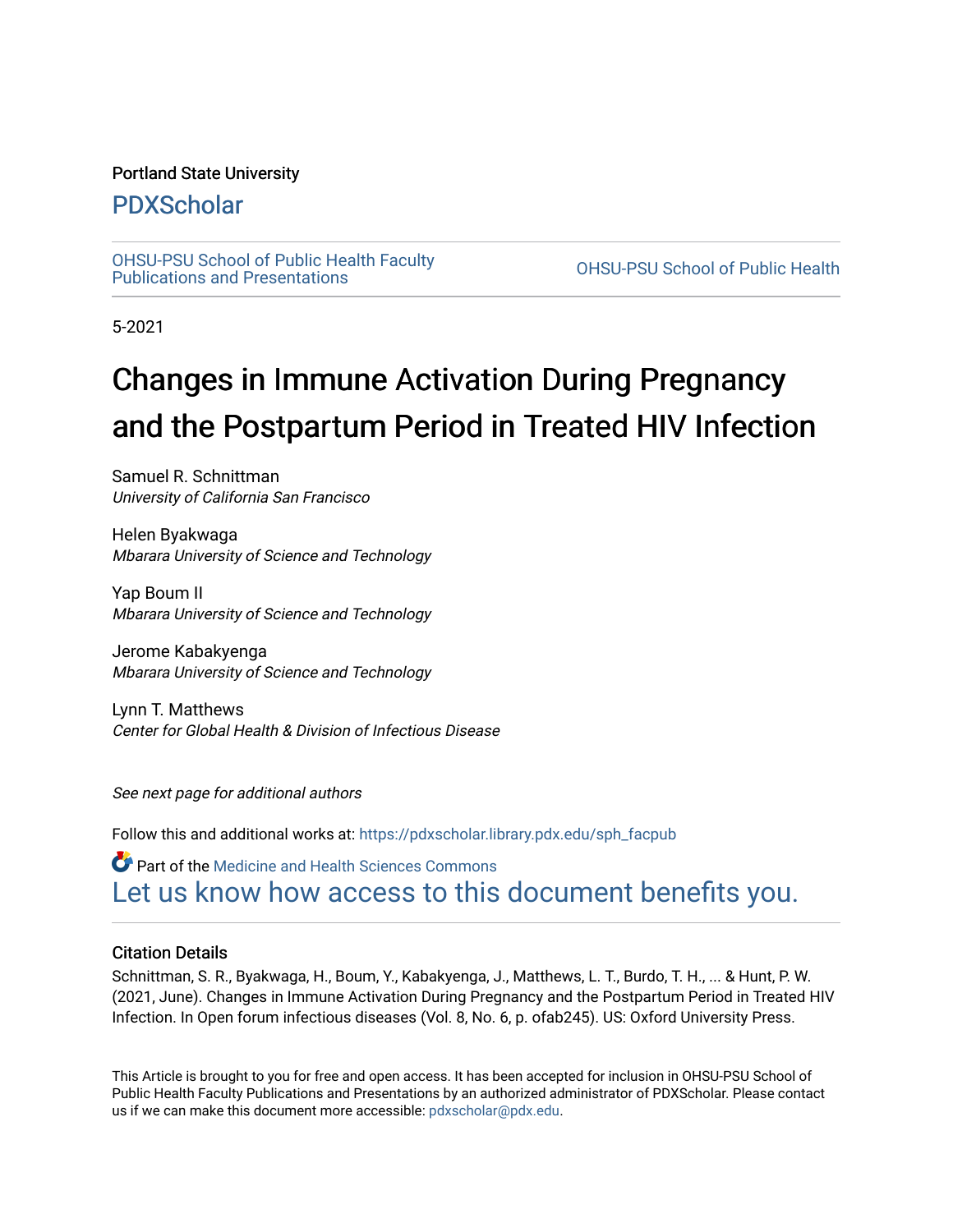## Authors

Samuel R. Schnittman, Helen Byakwaga, Yap Boum II, Jerome Kabakyenga, Lynn T. Matthews, Tricia H. Burdo, Yong Huang, Russell P. Tracy, David Bangsberg, and multiple additional authors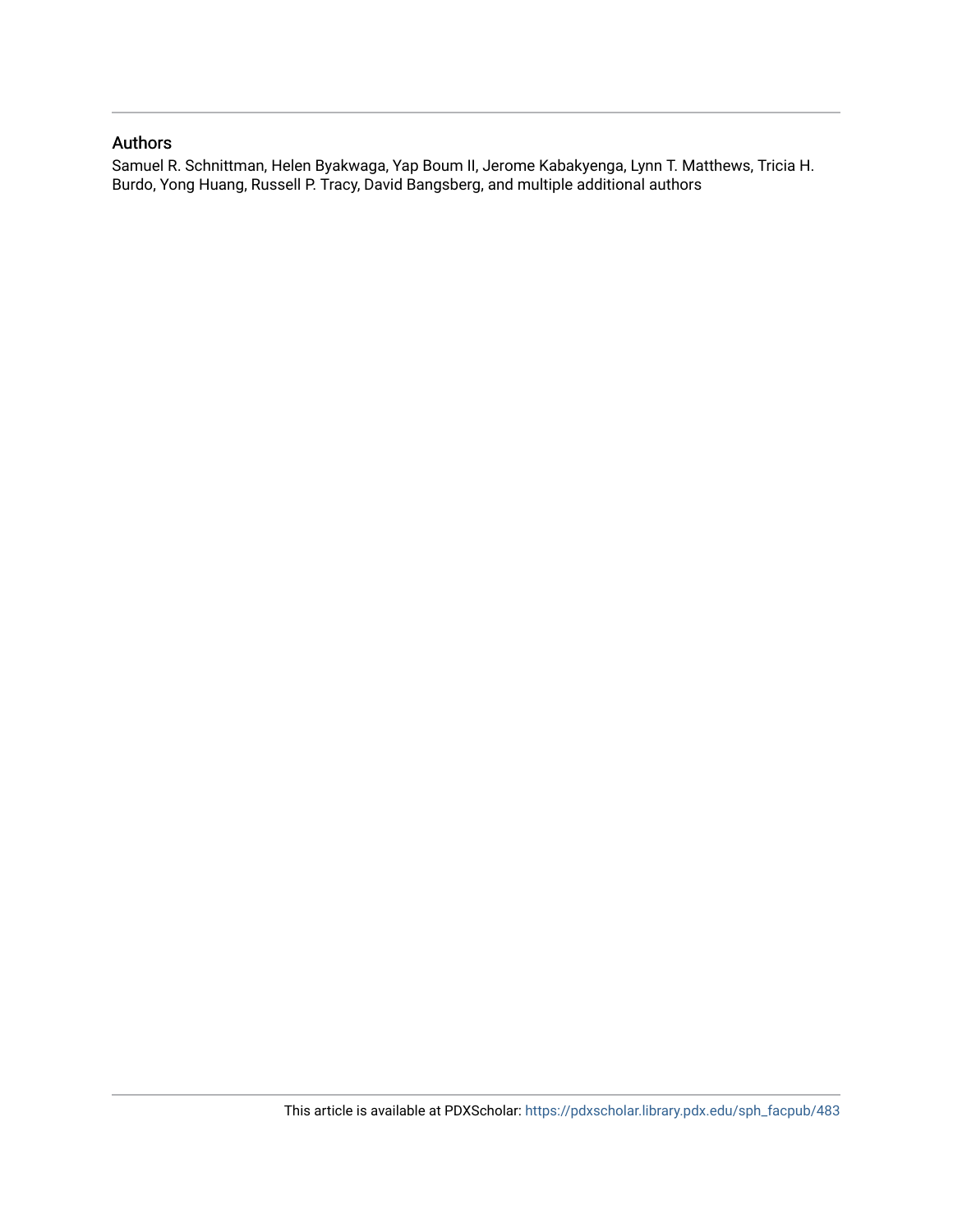<span id="page-2-8"></span><span id="page-2-7"></span><span id="page-2-5"></span><span id="page-2-2"></span>

# Changes in Immune Activation During Pregnancy and the Postpartum Period in Treated HIV Infection

Samuel R. Schnittman,<sup>[1](#page-2-0)</sup> Helen Byakwaga,<sup>[2](#page-2-1)</sup> Yap Boum,<sup>2</sup> Jerome Kabakyenga,<sup>2</sup> Lynn T. Matthews,<sup>[3](#page-2-2)</sup> Tricia H. Burdo,<sup>[4](#page-2-3)</sup> Yong Huang,<sup>1</sup> Russell P. Tracy,<sup>[5](#page-2-4)</sup> Jessica E. Haberer,<sup>[6](#page-2-5)</sup> Annet Kembabazi,<sup>[2](#page-2-1)</sup> Angela Kaida,<sup>[7](#page-2-6)</sup> Daniela Moisi,<sup>[8](#page-2-7)</sup> Michael M. Lederman,<sup>8</sup> David R. Bangsberg,<sup>[2,](#page-2-1)[9](#page-2-8)</sup> Jeffrey N. Martin,<sup>[1](#page-2-0)</sup> and Peter W. Hunt<sup>1[,](https://orcid.org/0000-0002-4571-4870)</sup>

<span id="page-2-6"></span><span id="page-2-4"></span><span id="page-2-3"></span><span id="page-2-1"></span><span id="page-2-0"></span><sup>1</sup>University of California San Francisco, San Francisco, California, USA, <sup>2</sup>Mbarara University of Science and Technology, Mbarara, Uganda, <sup>3</sup>University of Alabama at Birmingham, Birmingham, Alabama, USA, <sup>4</sup>Lewis Katz School of Medicine at Temple University, Philadelphia, Pennsylvania, USA, <sup>5</sup>University of Vermont, Burlington, Vermont, USA, <sup>6</sup>Massachusetts General Hospital and Harvard University, Boston, Massachusetts, USA, <sup>7</sup>Simon Fraser University, Vancouver, British Columbia, Canada, <sup>8</sup>Case Western Reserve University, Cleveland, Ohio, USA, and <sup>9</sup>Oregon Health and Sciences University and Portland State University School of Public Health, Portland, Oregon, USA

*Background.* Pregnant women with HIV (PWWH) have high postpartum morbidity and mortality from infections like tuberculosis. Immunologic changes during pregnancy and postpartum periods may contribute to these risks, particularly the immunoregulatory kynurenine pathway of tryptophan catabolism, which contributes to both HIV and tuberculosis pathogenesis and increases in the early postpartum period.

*Methods.* Women with HIV initiating antiretroviral therapy (ART) in the Uganda AIDS Rural Treatment Outcomes (UARTO) cohort who were pregnant at enrollment or became pregnant during observation were studied ( $n = 54$ ). Plasma kynurenine/tryptophan (KT) ratio, soluble CD14 (sCD14), sCD163, sCD27, interferon-inducible protein 10 (IP-10), D-dimer, interleukin-6, and intestinal fatty-acid binding protein levels were assessed through the first year of ART and at 3-month intervals throughout pregnancy and 1 year postpartum. Biomarker changes were assessed with linear mixed models adjusted for ART duration. Hemoglobin concentration changes were used to estimate pregnancy-related changes in plasma volume.

*Results.* The median pre-ART CD4 count was 134. D-dimer increased through the third trimester before returning to baseline postpartum, while most other biomarkers declined significantly during pregnancy, beyond what would be expected from pregnancyassociated plasma volume expansion. IP-10 and sCD14 remained suppressed for at least 12 months postpartum. KT ratio was the only biomarker that increased above prepregnancy baseline postpartum (mean + 30%; *P* < .001) and remained higher than baseline for  $\geq$ 9 months (*P*  $\leq$  .045 for all time points).

*Conclusions.* Several immune activation markers decline during pregnancy and remain suppressed postpartum, but the kynurenine pathway of tryptophan catabolism increases above baseline for ≥9 months postpartum. The mechanisms underlying postpartum kynurenine pathway activity are incompletely understood but may contribute to increased tuberculosis risk in this setting.

**Keywords.** HIV; indoleamine 2,3-dioxygenase-1; inflammation; kynurenine/tryptophan ratio; pregnancy.

Pregnant women with HIV (PWWH) have a higher risk of pregnancy-related or postpartum mortality—particularly from infections—compared with women without HIV in both highand low-income countries  $[1-5]$  $[1-5]$  $[1-5]$ . Earlier antiretroviral therapy (ART) initiation and continuation postpartum in PWWH lowers infection rates and mortality, but pregnancy remains an important risk factor for morbidity and mortality even during suppressive ART  $[3, 5-10]$  $[3, 5-10]$  $[3, 5-10]$  $[3, 5-10]$  $[3, 5-10]$ . In people with HIV (PWH) who are not pregnant, innate and adaptive immune activation persist despite suppressive ART and are predictive of morbidity and

Received 15 February 2021; editorial decision 10 May 2021; accepted 12 May 2021.

**Open Forum Infectious Diseases®2021**

mortality [\[11–](#page-8-4)[21\]](#page-9-0), but the degree to which the pregnancy and postpartum periods alter these immunologic pathways remains incompletely defined.

The physiologic state of pregnancy, independent of HIV, leads to many immunoregulatory changes that help maintain the fetal allograft but may increase susceptibility to infections, including tuberculosis (TB) [\[22](#page-9-1)[–25](#page-9-2)]. Multiple studies have demonstrated this increased risk of TB in PWWH, particularly postpartum [\[26](#page-9-3), [27\]](#page-9-4). Women without HIV also have an increased TB risk during pregnancy, and an even greater risk postpartum [\[28](#page-9-5), [29](#page-9-6)]. How pregnancy- and postpartum-induced biomarker changes affect immune activation pathways known to predict morbidity and mortality in HIV remains incompletely understood [[30\]](#page-9-7). Two studies have reported increases in C-reactive protein (CRP), interleukin-6 (IL-6), and D-dimer in the third trimester followed by declines postpartum, but it was unclear how these changes compared with prepregnancy baseline; neither study controlled for ART duration [\[31](#page-9-8), [32](#page-9-9)]. Additionally, the kynurenine pathway of tryptophan catabolism, which appears to play an important immunoregulatory role including

Correspondence: Peter W. Hunt, MD, Zuckerberg San Francisco General Building 3, Room 605B, 1001 Potrero Avenue, San Francisco, CA 94110 ([peter.hunt@ucsf.edu](mailto:peter.hunt@ucsf.edu?subject=)).

<sup>©</sup> The Author(s) 2021. Published by Oxford University Press on behalf of Infectious Diseases Society of America. This is an Open Access article distributed under the terms of the Creative Commons Attribution-NonCommercial-NoDerivs licence [\(http://creativecommons.org/licenses/](http://creativecommons.org/licenses/by-nc-nd/4.0/) [by-nc-nd/4.0/](http://creativecommons.org/licenses/by-nc-nd/4.0/)), which permits non-commercial reproduction and distribution of the work, in any medium, provided the original work is not altered or transformed in any way, and that the work is properly cited. For commercial re-use, please contact journals.permissions@oup.com DOI: 10.1093/ofid/ofab245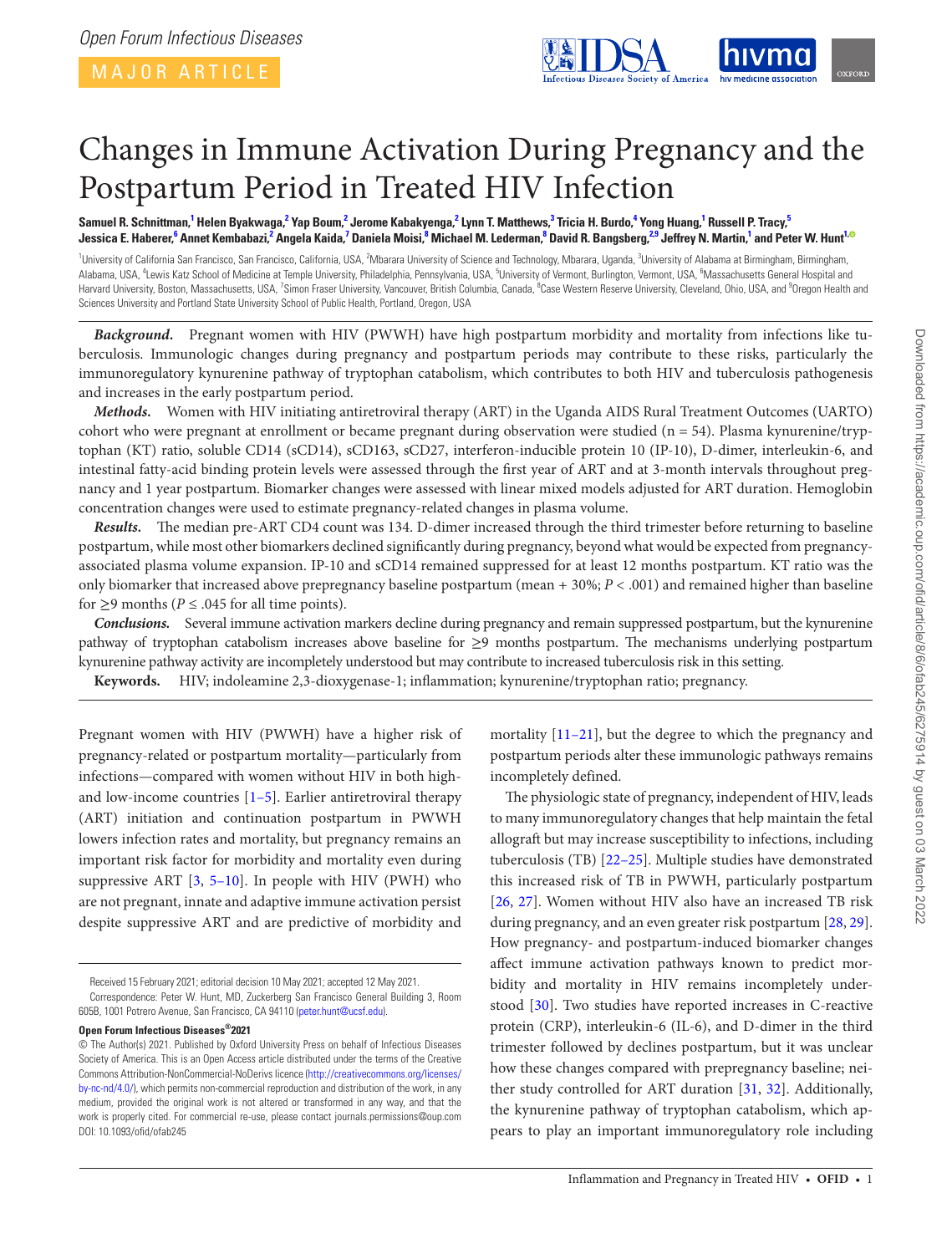maintaining fetal allograft tolerance, also contributes to HIV and TB pathogenesis by conferring multiple adaptive immune defects, while being one of the strongest predictors of mortality in treated HIV [\[20](#page-9-10), [33–](#page-9-11)[38\]](#page-9-12). While a study of 20 healthy pregnant women without HIV demonstrated increases in the third trimester through 6 weeks postpartum, no data exist beyond that narrow range or in treated HIV in general [\[39](#page-9-13)].

To address these knowledge gaps, we leveraged a cohort of Ugandan women initiating their first ART regimen to assess changes in immunologic biomarkers every 3 months from prepregnancy baseline through pregnancy and the first year postpartum. We assessed multiple biomarkers that predict increased morbidity and mortality in treated HIV and reflect discrete but overlapping immunologic pathways, adjusting for ART duration to ensure appropriate attribution of biomarker changes to pregnancy.

#### **METHODS**

#### **Study Design and Participants**

Women aged  $\geq$ 18 years initiating ART in the Uganda AIDS Rural Treatment Outcomes (UARTO) cohort who were pregnant at enrollment or became pregnant during observation (confirmed by urine human chorionic gonadotropin [hCG]), resulting in a live birth, were included. The UARTO cohort includes 759 PWH initiating their first ART regimen at Mbarara University of Science and Technology Immune Suppression Syndrome clinic between 2005 and 2014 [\[36](#page-9-14)]. Participants were followed every 3 months with questionnaires and biospecimen archiving. Timing of gestation and the postpartum period was estimated based on self-reported delivery dates. ART regimens reflected the local standard of care at the time and included either zidovudine/lamivudine, stavudine/lamivudine, or tenofovir/emtricitabine in combination with either nevirapine or efavirenz. Exclusion criteria included lack of viral suppression (plasma HIV RNA level >400 copies/mL) any time after 6 months of ART or known acute illness.

#### **Biomarker Measurements**

Plasma biomarkers were assessed on cryopreserved plasma obtained in the fasting state pre–ART initiation, at months 6 and 12 of ART, and from these time points when available: prepregnancy, first trimester, second trimester, third trimester, and postpartum months 0–3, 3–6, 6–9, and 9–12. As some women were already pregnant at the time of ART initiation, not all women contributed plasma for all time points. In addition to the kynurenine-to-tryptophan (KT) ratio, a ratio representing the activity of the kynurenine pathway's rate-limiting enzyme indoleamine 2,3-dioxygenase (IDO) described above, plasma biomarkers representing discrete but related inflammatory pathways in treated HIV were assessed. D-dimer and IL-6, markers of coagulation and generalized inflammation,

respectively, are both predictors of morbidity and mortality in treated HIV [[11](#page-8-4), [18,](#page-9-15) [20,](#page-9-10) [40](#page-9-16)]. Interferon-inducible protein 10 (IP-10 or CXCL10), an interferon response cytokine, is persistently abnormal despite early HIV treatment and predicts morbidity and mortality in nonpregnant people with HIV [[40](#page-9-16)–[42](#page-9-17)]. Soluble CD14 (sCD14) is a marker of microbial translocation and, in addition to soluble CD163 (sCD163), is a marker of monocyte and macrophage activation and predictive of morbidity and mortality [\[15,](#page-9-18) [18,](#page-9-15) [20](#page-9-10), [40](#page-9-16), [43](#page-9-19)[–45](#page-9-20)]. Soluble CDC27 is a T-cell activation marker, part of the tumor necrosis factor superfamily, and a strong predictor of late mortality in treated HIV [\[12,](#page-9-21) [20\]](#page-9-10). Intestinal fatty-acid binding protein (I-FABP) is a marker of intestinal barrier integrity and associated with mortality in HIV [[18\]](#page-9-15). KT ratio was assessed by liquid chromatography–mass spectrometry [[36](#page-9-14)]. All others were assessed via commercial immunoassay kits: IP-10, sCD14, and I-FABP (R&D Systems); sCD27 (eBioscience), sCD163 (Trillium Diagnostics, now IQ products), IL-6 (Meso Scale Diagnostics), and D-dimer (Diagnostico Stago). Approximately 84% of plasma samples were obtained from blood drawn in ACD tubes (the remainder from EDTA-anticoagulated tubes). To account for differences in diluent volume, values obtained from ACD tubes were multiplied by an adjustment factor of 1.276 [[20](#page-9-10)]. Expected dilutional effects with increased plasma volume in pregnancy were estimated by evaluating changes in serum hemoglobin levels [[46\]](#page-9-22).

#### **Statistical Analysis**

Pregnancy-related changes in biomarkers were assessed via linear mixed models with random intercepts, log-transforming outcome variables to satisfy model assumptions and adjusting for ART duration. This statistical approach accounts for clustering by participant, allowing for the inclusion of more than 1 pregnancy per participant, and also mitigates against biased inferences from missing data at any particular time point. Given the rapid and nonlinear decrease in biomarkers (and increases in CD4 counts) following ART initiation, time on ART was modeled as a linear spline with demarcations (knots) at 0–3, 3–6, 6–12, 12–24, and >24 months, which allowed for the necessary adjustment for background ART-mediated changes in biomarkers so that we could isolate the effect of pregnancy and the postpartum period. Estimated mean relative changes in biomarkers from prepregnancy baseline with 95% CIs are reported, with marginal mean estimates with 95% CIs in the [Supplementary Data.](http://academic.oup.com/ofid/article-lookup/doi/10.1093/ofid/ofab245#supplementary-data) Several sensitivity analyses were performed, including (1) excluding women who were pregnant at the time of ART initiation, (2) modeling ART duration with a less complex linear spline (ie, slope before and after 6 months), and (3) modeling ART duration as a linear predictor (without a spline) and excluding observations earlier than month 8 of ART (ie, when most of the major ART-related biomarker reductions occur). All statistical tests were 2-tailed, with an alpha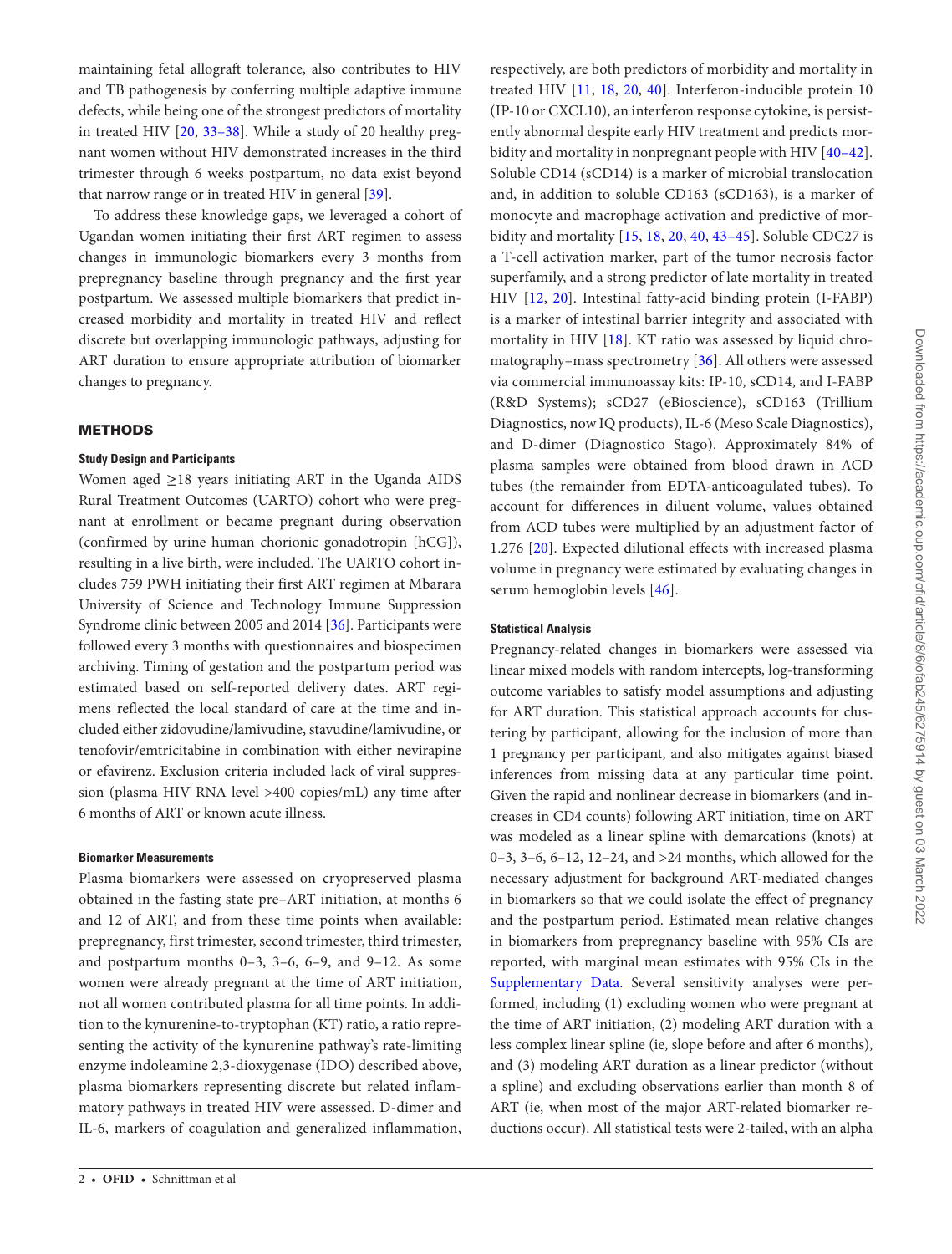level of .05 considered statistically significant. All analyses were performed with Stata, version 15.

#### **Patient Consent**

This study received approval of the institutional review boards of Mbarara University, the Uganda National Council of Science and Technology, the University of California, San Francisco, and Partners HealthCare. All participants provided written informed consent.

#### RESULTS

#### **Patient Demographics and Characteristics**

Fifty-four participants contributed 412 biomarker (and 1230 T-cell count) time points. Seven participants contributed observations from more than 1 pregnancy. The median age (interquartile range [IQR]) was 29 (25–33) years, and 30% of women were pregnant at ART initiation [\(Table 1](#page-4-0)). The median ART duration before pregnancy (IQR) was 11 (3–24) months. Reflective of the initial rollout of ART in rural Uganda, most participants started ART later in their HIV infection, with a median CD4+ T-cell count (IQR) of  $134(81-216)$  cells/mm<sup>3</sup>.

#### **CD4+ and CD8+ T-Cell Count Changes During Pregnancy and Postpartum**

Expected ART-mediated increases in CD4 counts and CD4/ CD8 ratios were observed, and subsequent models were ad-justed for ART duration as a linear spline [\(Supplementary](http://academic.oup.com/ofid/article-lookup/doi/10.1093/ofid/ofab245#supplementary-data) [Figure 1\)](http://academic.oup.com/ofid/article-lookup/doi/10.1093/ofid/ofab245#supplementary-data). As plasma volume expansion during pregnancy might be expected to lower cell counts and plasma cytokine concentrations in the absence of real immunologic changes in the tissues, we first assessed changes in peripheral blood hemoglobin levels as an estimate for the degree to which plasma volume expansion may have occurred during pregnancy [[46\]](#page-9-22). After adjustment for ART duration, blood hemoglobin concentrations tended to increase in the first trimester before declining below prepregnancy values by a mean of 9% in the second trimester and 28% in the third trimester  $(P < .001$  for both) [\(Figure 1;](#page-5-0) [Supplementary Table 1](http://academic.oup.com/ofid/article-lookup/doi/10.1093/ofid/ofab245#supplementary-data)). After adjustment for ART duration, we observed a 9% and 11% decrease in both CD4 and CD8 counts during the second trimester compared with the prepregnancy

<span id="page-4-0"></span>

| Characteristic                                          | Median (IQR)        |
|---------------------------------------------------------|---------------------|
| Age, y                                                  | $29(25-33)$         |
| Plasma HIV RNA level, log, copies/mL                    | $5.0(4.5 - 5.5)$    |
| CD4 count, cells/mm <sup>3</sup>                        | 134 (81-216)        |
| CD8 count, cells/mm <sup>3</sup>                        | 639 (447-848)       |
| CD4/CD8 ratio                                           | $0.20(0.13 - 0.37)$ |
| Pregnant at ART initiation, No. (%)                     | 16 $(30)^a$         |
| $\geq$ 2 pregnancy episodes during observation, No. (%) | $7(13)^{b}$         |

Abbreviations: ART, antiretroviral therapy; IQR, interquartile range.

<sup>a</sup>First trimester,  $n = 4$ ; second trimester,  $n = 5$ ; third trimester,  $n = 7$ .

 $b$ Two pregnancies, n = 6; 3 pregnancies, n = 1.

baseline (*P* < .05 for both, respectively, which was comparable to the reduction in hemoglobin levels at the same time point [\(Figure 1](#page-5-0); [Supplementary Table 1](http://academic.oup.com/ofid/article-lookup/doi/10.1093/ofid/ofab245#supplementary-data) and [Supplementary Figure 2](http://academic.oup.com/ofid/article-lookup/doi/10.1093/ofid/ofab245#supplementary-data)). Mean CD4 counts declined from baseline to the third trimester to a far lesser degree (–2%; 95% CI, –13% to 10%) than hemoglobin levels (–28%; 95% CI, –36% to –18%). CD8 counts tended to increase above prepregnancy levels in the first 6–9 months postpartum.

#### **D-dimer Increased Significantly During Pregnancy**

Similarly, we adjusted all plasma biomarker changes during pregnancy for concurrent changes in ART duration using linear splines ([Supplementary Figures 3–4](http://academic.oup.com/ofid/article-lookup/doi/10.1093/ofid/ofab245#supplementary-data)). Consistent with prior reports of hypercoagulability during pregnancy, D-dimer levels increased steadily throughout all 3 trimesters, reaching a mean 2.2-fold and 3-fold increase above baseline by the second and third trimesters  $(P < .001$  for both) [\(Figure 2;](#page-6-0) Supplementary [Table 1](http://academic.oup.com/ofid/article-lookup/doi/10.1093/ofid/ofab245#supplementary-data) and [Supplementary Figure 5\)](http://academic.oup.com/ofid/article-lookup/doi/10.1093/ofid/ofab245#supplementary-data) [[47,](#page-9-23) [48\]](#page-9-24). In the early postpartum period, D-dimer levels decreased significantly and approached prepregnancy levels by 3–6 months.

#### **Most Inflammatory Biomarkers Declined During Pregnancy**

As expected, most inflammatory biomarkers declined during ART, with the greatest changes occurring in the first few months of viral suppression ([Supplementary Figures 3–4\)](http://academic.oup.com/ofid/article-lookup/doi/10.1093/ofid/ofab245#supplementary-data). Of all plasma biomarkers, IP-10 levels declined to the greatest degree during pregnancy—by a mean of 30%–40% in the 3 trimesters (*P* < .001 for all)—far exceeding concurrent hemoglobin declines ([Figure 2;](#page-6-0) [Supplementary Table 1](http://academic.oup.com/ofid/article-lookup/doi/10.1093/ofid/ofab245#supplementary-data) and [Supplementary Figure 5\)](http://academic.oup.com/ofid/article-lookup/doi/10.1093/ofid/ofab245#supplementary-data). Plasma sCD14 levels also declined by a mean of 17%–18% in the first 2 trimesters (*P* < .001 for both), respectively, exceeding associated reductions in hemoglobin. Both sCD27 and sCD163 declined significantly in the first trimester, though more modestly than other biomarkers. IL-6 and I-FABP also declined by a mean of 29% and 23% (*P* < .03 for both) in the first trimester, but then increased toward prepregnancy baseline by the third trimester. Similarly, KT ratio, which should be unaffected by the degree of plasma volume expansion in pregnancy (as it reflects the ratio of 2 metabolite concentrations), declined by a mean of 10%–12% in the first 2 trimesters (*P* < .03 for both) before increasing back to the baseline in the third trimester [\(Figure 2;](#page-6-0) [Supplementary Figures 5–6\)](http://academic.oup.com/ofid/article-lookup/doi/10.1093/ofid/ofab245#supplementary-data).

#### **Several Biomarkers Remained Suppressed Postpartum**

Multiple biomarkers were suppressed during pregnancy and remained below prepregnancy values during the postpartum period, while hemoglobin levels returned to the prepregnancy baseline ([Figures 1](#page-5-0) and [2;](#page-6-0) [Supplementary Table 1](http://academic.oup.com/ofid/article-lookup/doi/10.1093/ofid/ofab245#supplementary-data) and [Supplementary Figure 5\)](http://academic.oup.com/ofid/article-lookup/doi/10.1093/ofid/ofab245#supplementary-data). IP-10 and to a lesser degree sCD14 remained significantly below baseline for at least 12 months postpartum. Postpartum IL-6 levels fluctuated postpartum, but tended to remain lower than prepregnancy baseline.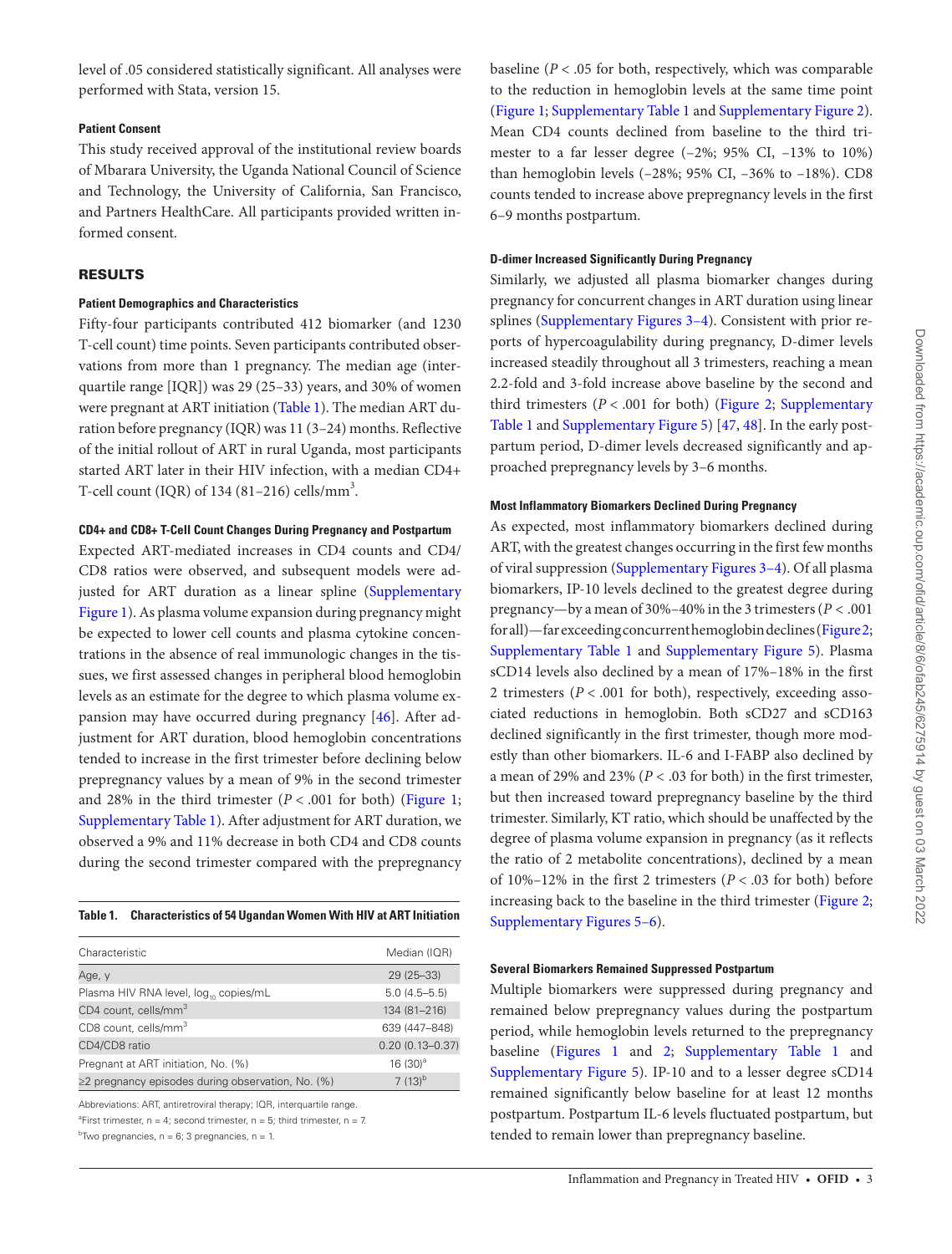

<span id="page-5-0"></span>**Figure 1.** Relative changes in hemoglobin levels and T-cell counts throughout pregnancy and postpartum. Changes in peripheral blood hemoglobin (A), CD4+ (B), and CD8+ (C) T-cell counts and CD4/CD8 ratio (D) are presented as mean fold changes relative to prepregnancy baseline with 95% CIs. Changes were assessed with linear mixed models adjusted for time on ART modeled as a linear spline (0–3, 3–6, 6–12, 12–24, and >24 months). Abbreviation: ART, antiretroviral therapy.

#### **KT Ratio Was the Only Plasma Biomarker to Increase Significantly Postpartum**

After initial declines in the first 2 trimesters and a return to baseline in the third trimester, KT ratio increased by 35% in the first 3 months postpartum (*P* < .001) and remained elevated above the prepregnancy baseline for 6–9 months ( $P \leq .045$  for all). This pattern coincided with the relative increase in CD8 counts postpartum.

#### **Sensitivity Analyses**

All major inferences related to biomarker changes during pregnancy and postpartum were robust to several sensitivity analyses. These included (1) models restricted to women who had incident pregnancies after initiating ART, (2) modeling ART duration in splines with 2 (instead of 5) segments (before and after month 6 of ART), and (3) models restricted to observations after more than 8 months of ART (beyond the major ARTmediated changes).

#### **DISCUSSION**

While numerous studies have demonstrated increased morbidity and mortality largely from infections during pregnancy and postpartum in PWWH (and those without HIV), none have comprehensively assessed the immunologic changes that occur in this setting that might contribute to these risks [\[1](#page-8-0)–[6\]](#page-8-5). Leveraging a cohort of ART-treated PWH from Uganda, we assessed how biomarkers of immune activation change in PWWH

during pregnancy and postpartum. We made several observations. First, plasma levels of most of the measured inflammatory biomarkers declined significantly during early pregnancy, beyond what might be expected from pregnancy-related plasma volume expansion [[46\]](#page-9-22). Second, D-dimer increased substantially during pregnancy and returned to baseline postpartum. Third, some inflammatory biomarkers remained durably suppressed for at least 9–12 months postpartum. Perhaps most importantly, KT ratio, a biomarker of the immunoregulatory kynurenine pathway of tryptophan catabolism, was the only biomarker to increase significantly postpartum, remaining elevated above prepregnancy baseline for at least 6–9 months postpartum. While the clinical implications of these findings remain unclear, they raise testable hypotheses to explain the increased risk of infectious complications postpartum.

Consistent with well-described immunoregulatory changes during pregnancy in women without HIV, most inflammatory biomarkers declined during pregnancy in treated PWWH [\[49,](#page-9-25) [50](#page-9-26)]. IP-10, sCD14, sCD163, and sCD27 all declined significantly throughout pregnancy, while KT ratio, I-FABP, and IL-6 transiently declined during early pregnancy before returning to baseline by parturition. CD4 and CD8 counts, however, appeared fairly stable throughout pregnancy, with the exception of modest declines in the second trimester. As these T-cell declines in the second trimester were comparable in magnitude to concurrent hemoglobin declines, it is likely that the declines are related to the well-characterized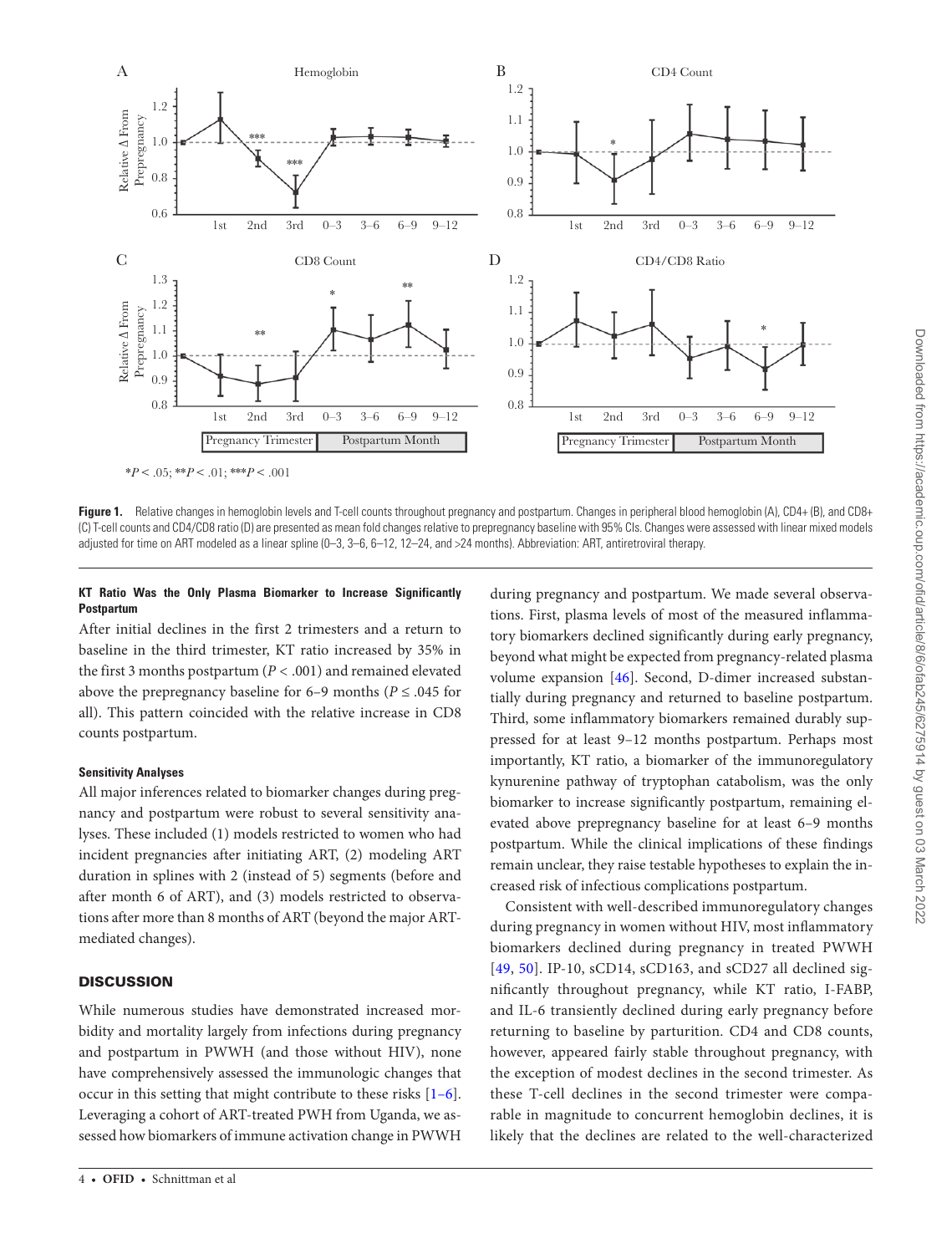

<span id="page-6-0"></span>Figure 2. Relative changes in biomarkers throughout pregnancy and postpartum. Changes in plasma D-dimer (A), IP-10 (B), sCD14 (C), sCD163 (D), sCD27 (E), IL-6 (F), I-FABP (G), and KT ratio (H) are presented as mean fold changes relative to prepregnancy baseline with 95% CIs. Changes were assessed with linear mixed models adjusted for time on ART modeled as a linear spline (0-3, 3-6, 6-12, 12-24, and >24 months). Abbreviations: ART, antiretroviral therapy; I-FABP, intestinal fatty-acid binding protein; IL, interleukin; IP-10, interferon-inducible protein 10; KT, kynurenine/tryptophan; sCD14, soluble CD14; sCD27, soluble CD27; sCD163, soluble CD163.

dilutional effects of pregnancy-mediated volume expansion [[46\]](#page-9-22). Nevertheless, most of the plasma biomarker declines we observed occurred before significant volume expansion, suggesting that the declines are unlikely to be explained by dilution. As CD4 count, I-FABP, and IL-6 all appeared to increase back toward prepregnancy baseline in the third trimester despite concurrent volume expansion, these increases might be even greater when accounting for dilution. Collectively, these observations support the notion of relative immunosuppression during pregnancy, which partially reverses in the third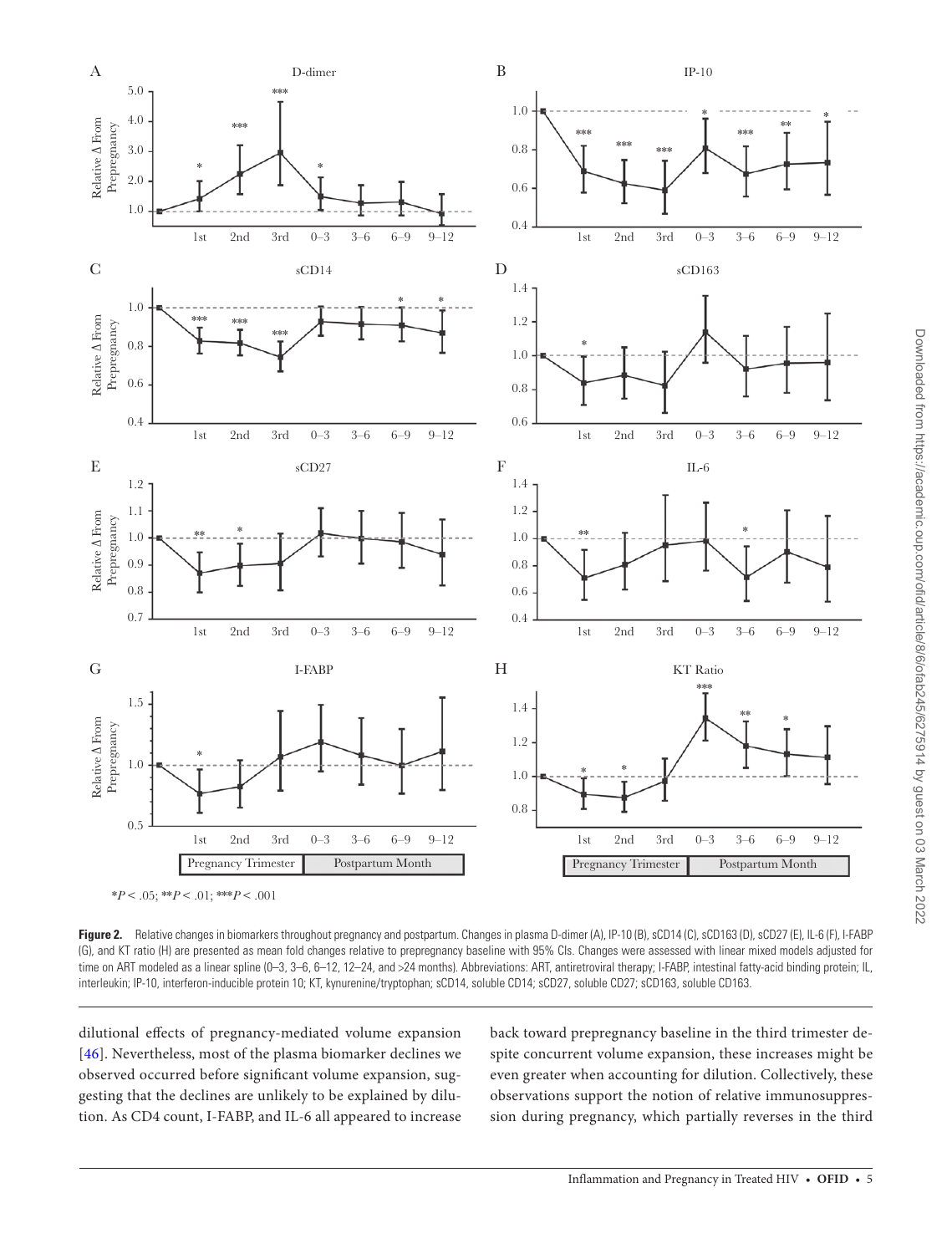trimester [\[30\]](#page-9-7). The magnitude of these relative changes in immune activation among PWWH compared with those seen in pregnant women without HIV is currently unknown, particularly given that microbial translocation—which is significantly greater in treated HIV compared with the HIV-negative population—may be a key effect modifier in the relationship between immune activation and stage of pregnancy [\[41,](#page-9-27) [49\]](#page-9-25).

Like prior studies in women without HIV, we confirmed that D-dimer levels increase steadily throughout pregnancy, remain slightly elevated early postpartum, and then decrease to baseline thereafter. Compared with the HIV-negative population, however, PWWH likely have a higher baseline D-dimer, reach a higher peak, and decrease back to a prepregnancy baseline more slowly [\[47,](#page-9-23) [48\]](#page-9-24). A study in pregnant women without HIV demonstrated an elevated risk of venous thromboembolism beginning in the third trimester through the third postpartum month [\[51](#page-9-28)]. These findings are fairly compatible with the only prior study of D-dimer in PWWH, where levels increased to delivery and then returned to baseline several weeks postpartum [[31,](#page-9-8) [32](#page-9-9)]. In 1 study in PWWH, 6-month postpartum D-dimer levels predicted subsequent morbidity [[31\]](#page-9-8). As our study indicates that D-dimer levels have returned to prepregnancy baseline by 6 months postpartum, it remains unclear whether pregnancymediated increases in D-dimer are associated with increased morbidity and mortality risk beyond the well-described early thromboembolic complications [[11,](#page-8-4) [17](#page-9-29), [20,](#page-9-10) [40](#page-9-16)].

Our study also demonstrates that several biomarkers remain suppressed for at least 12 months postpartum. IP-10 and sCD14, both predictors of morbidity and mortality in treated HIV, declined within the first trimester of pregnancy and remained below baseline for at least 1 year postpartum [[15,](#page-9-18) [18,](#page-9-15) [42\]](#page-9-17). While few studies have investigated postpartum changes in inflammatory biomarkers, 1 prior study found significant differences in several biomarkers among women who exclusively breastfed for 5 months vs formula-fed their infants [\[31](#page-9-8)]. The sustained suppression of inflammation we observed may be hormonally driven in our cohort as well; while most women likely did not breastfeed for 12 months (or exclusively for 6 months) from a qualitative study performed in a subset of the UARTO cohort, the degree of breastfeeding that may be required in prolonging these immunologic changes is unknown [\[52](#page-9-30), [53\]](#page-9-31). These biomarkers, however, are mechanistically linked to the kynurenine pathway of tryptophan catabolism, which increased significantly postpartum. IP-10, like IDO, is induced by type I and II interferons. Similarly, kynurenine pathway–mediated suppression of Th17 cells may also contribute to microbial translocation, increasing sCD14 directly [[54,](#page-9-32) [55\]](#page-9-33), while lipopolysaccharides augment IDO activity [[33\]](#page-9-11). These findings suggest a postpartum "de-linking" of these pathways.

The changes in KT ratio throughout pregnancy and postpartum represent the most significant finding in this study. We observed that the KT ratio decreased in the first and second trimesters compared with prepregnancy and then increased significantly early postpartum, with sustained elevation for at least 6–9 months. A study of HIV-uninfected pregnant women observed increases in KT ratio in the third trimester through 6 weeks postpartum with similar relative increases but with lower absolute KT ratio values compared with the present study. Ours is the first study in humans to demonstrate reductions in kynurenine pathway activity during early pregnancy and the duration of its elevation through at least 9 months postpartum [\[39](#page-9-13)]. Pregnancy-related changes in kynurenine pathway activity may be mediated by changes in tryptophan 2,3-dioxygenase (TDO; found in the liver and placenta), IDO (found in mucosal, lymphoid, and placental tissues), gut bacteria, or a combination [[56,](#page-9-34) [57](#page-9-35)]. The reduction in KT ratio we observed in early pregnancy in humans parallels the estrogen- and progesteronedriven inhibition of liver TDO activity observed in pregnant rats and IDO-1 expression in humans at the materno-fetal interface [[56](#page-9-34)[–60](#page-9-36)]. Nevertheless, rat liver TDO activity does not increase postpartum despite nursing [\[58](#page-9-37)], raising the possibility that other enzymes (eg, IDO or microbiome-derived enzymes) are responsible for the postpartum increases in KT ratio we observed in PWWH. As ~90% of total tryptophan (as assessed in our study) is albumin-bound and unavailable to kynurenine pathway enzymes, fluctuations in albumin and free fatty acids (which displace tryptophan from albumin) might plausibly lead to an over- or underestimation of kynurenine pathway activity in vivo [[61\]](#page-9-38). While serum triglycerides are known to increase in the third trimester, they tend to return to prepregnancy levels by 6 weeks postpartum [\[62](#page-9-39)]. Thus, changes in albumin or triglycerides are unlikely to explain the sustained increased KT ratio for 6–9 months postpartum that we observed.

The clinical significance of postpartum increases in kynurenine pathway activity is only partially understood but, in the context of HIV, is likely to be highest with regard to TB risk. Indeed, TB risk is known to be increased for at least 9 months postpartum in women with and without HIV, strikingly paralleling the prolonged postpartum kynurenine pathway elevations we observed [[26–](#page-9-3)[29\]](#page-9-6). Furthermore, the kynurenine pathway has been directly linked to TB pathogenesis. In animal models, increased IDO expression (and higher KT ratio) correlates with higher mycobacterial burden, and IDO inhibition increases TB killing, decreases disease progression, and reorganizes granulomas, allowing lymphocyte trafficking to infected macrophages [\[33,](#page-9-11) [35](#page-9-40), [38](#page-9-12)]. KT ratio also strongly predicts incident and prevalent active and latent TB [[35](#page-9-40), [37](#page-9-41), [38\]](#page-9-12). KT ratio also strongly predicts mortality in PWH, particularly in settings where TB is prevalent [\[18](#page-9-15), [20,](#page-9-10) [36,](#page-9-14) [40](#page-9-16)]. The APPRISE trial demonstrated isoniazid preventive therapy (IPT) in PWWH to be particularly beneficial in those with low CD4+ T-cell counts [\[63](#page-9-42)]. As higher KT ratios have been associated with slower CD4+ T-cell recovery, the benefit of IPT in this setting could be in part a surrogate for those with increased kynurenine pathway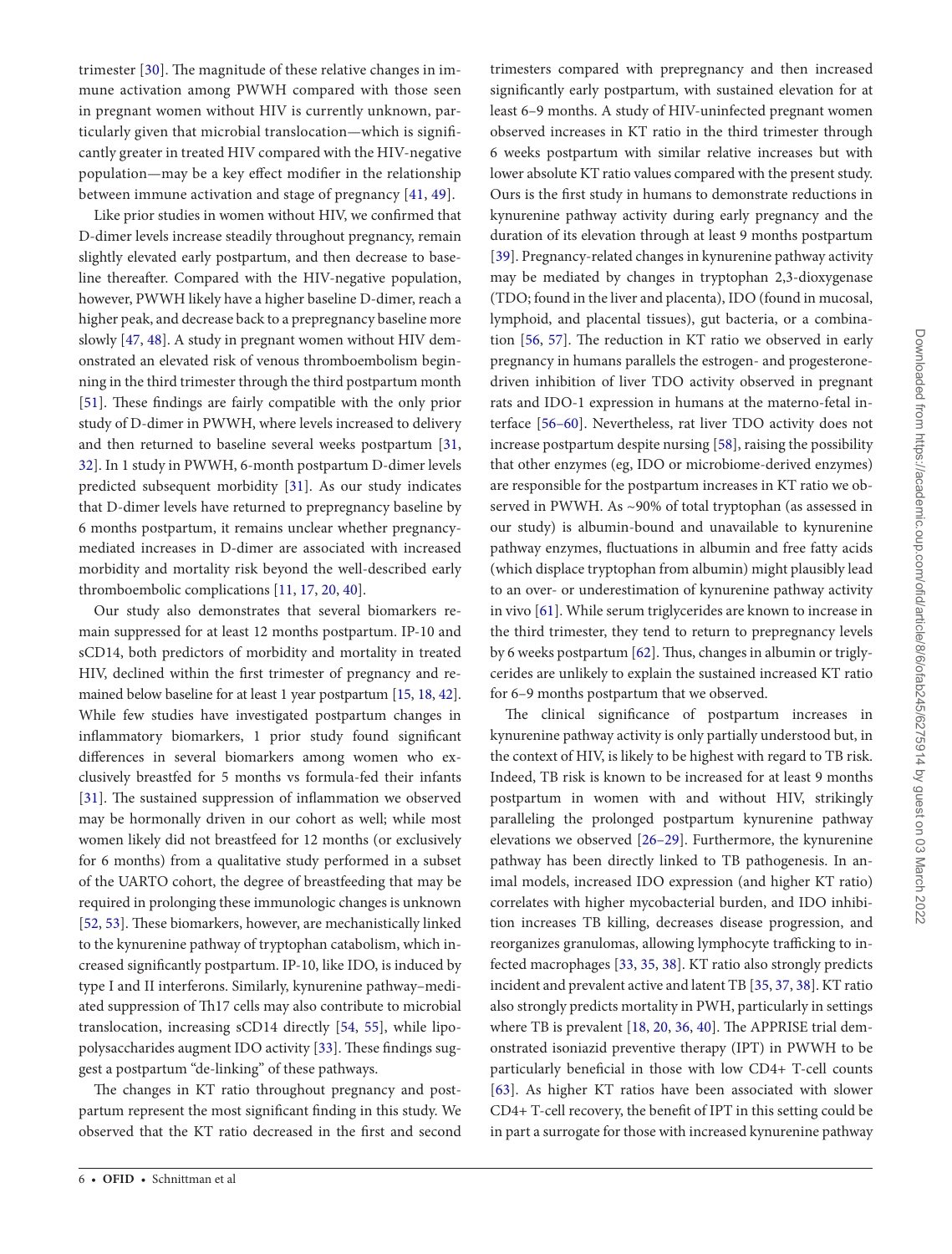activity and thus heightened TB risk. Given the public health importance of TB in PWWH, IDO activity may be a plausible putative driver in this setting and a viable therapeutic target for TB prevention efforts [\[63](#page-9-42)[–65\]](#page-9-43). Postpartum kynurenine pathway activity has also been previously linked to postpartum depression, as tryptophan depletion may decrease serotonin synthesis in the brain [\[66,](#page-10-0) [67\]](#page-10-1). While we observed a link between KT ratio and depressive symptoms in UARTO previously [[68\]](#page-10-2), we did not observe a further increase in depressive symptoms postpartum among PWWH [\[69\]](#page-10-3).

Our study had several limitations. First, our relatively small sample size may have limited our ability to detect clinically significant changes in some biomarkers. Additionally, we did not measure gestational age by last menstrual period, but rather by reported delivery dates, which could induce bias based on differential carriage to term. Third, we were unable to adjust for other confounders beyond ART duration that are known to impact markers of inflammation. Fourth, we did not measure free (ie, protein-unbound) tryptophan or its mediators. Finally, the study was too small to evaluate the association between biomarker changes and clinical outcomes, and we specifically excluded women with acute illnesses to avoid confounding by these factors (ie, acute infections are likely to increase inflammatory markers), so the clinical relevance of our findings remains unclear.

In summary, we found that most immune activation markers decline during pregnancy and several stay suppressed for up to 1 year postpartum, but only the kynurenine pathway of tryptophan catabolism increases in the postpartum period, remaining elevated above prepregnancy baseline for at least 9 months. Peripartum and postpartum kynurenine pathway induction could plausibly explain the increased risk of infection-related complications, particularly TB, in PWWH and even pregnant women without HIV. These data further support the kynurenine pathway as a relevant interventional target in future studies.

#### Supplementary Data

Supplementary materials are available at *Open Forum Infectious Diseases* online. Consisting of data provided by the authors to benefit the reader, the posted materials are not copyedited and are the sole responsibility of the authors, so questions or comments should be addressed to the corresponding author.

#### Acknowledgments

We thank the study participants, who made this work possible; the capable UARTO study administrators, research assistants, data managers, laboratory staff, participant trackers, drivers, and volunteers, who were critical to conducting this multidisciplinary research; the Mbarara University of Science and Technology (MUST) administration and the MUST Immune Suppression Syndrome Clinic medical staff, nurses, pharmacists, and counselors for their helpful assistance; and the members of the Cleveland Immunopathogenesis Consortium for helpful scientific discussions. We also thank Dr. Abdulla Badawy, PhD, for his thoughtful review of the manuscript as well as his interpretations of the kynurenine pathway data.

*Financial support.* This work was supported by the following National Institutes of Health grants: K24-AI145806, R01-MH54907, R56-AI100765, R21-HD069194, P01-AI076174, P30-AI027763, and R38-HL143581.

*Potential conflicts of interest.* P.W.H. has received research funding from Gilead Sciences; honoraria from Gilead, Viiv, and Janssen; and consulting fees from Biotron and Viiv. L.T.M. and M.M.L. have received research funding from Gilead. T.H.B. has received options from Excision BioTherapeutics, unrelated to this work. All other authors have no conflicts of interest to declare. All authors have submitted the ICMJE Form for Disclosure of Potential Conflicts of Interest. Conflicts that the editors consider relevant to the content of the manuscript have been disclosed.

*Prior presentation.* This work was presented in part at the 2015 Conference on Retroviruses and Opportunistic Infections, Seattle, Washington, Abstract #899.

*Author contributions.* All authors contributed to the interpretation of the data and the editing of the manuscript. S.R.S. performed data analysis and wrote the first draft of the manuscript. P.W.H. conceived of and designed the study, obtained funding, coordinated the study team, assisted with biospecimen quality assurance procedures, performed the primary data analysis, and mentored S.R.S. on the analysis, interpretation, and writing of the manuscript. H.B. organized the selection and shipment of plasma samples and contributed to the interpretation of the data. Y.B., J.E.H., A.K., and D.R.B. oversaw the operations of the UARTO cohort from which participant specimens were sampled, including the recruitment and retention of participants, clinical and questionnaire data, and specimen biobanking. D.R.B. obtained funding for the UARTO cohort. J.N.M. oversaw data management and quality assurance procedures for clinical, questionnaire, and biospecimens in the UARTO cohort, helped design the study instruments, and oversaw specimen shipping and distribution. J.K., L.T.M., and A.K. oversaw the reproductive health questionnaires and testing procedures and helped characterize the timing of pregnancy for the participants. T.H.B., Y.H., R.P.T., D.M., and M.M.L. oversaw biomarker measurements and quality assurance procedures in their laboratories.

#### **References**

- <span id="page-8-0"></span>1. Calvert C, Ronsmans C. The contribution of HIV to pregnancy-related mortality: a systematic review and meta-analysis. AIDS **2013**; 27:1631–9.
- 2. Louis J, Landon MB, Gersnoviez RJ, et al; Maternal-Fetal Medicine Units Network, National Institute of Child Health and Human Development. Perioperative morbidity and mortality among human immunodeficiency virus infected women undergoing cesarean delivery. Obstet Gynecol **2007**; 110:385–90.
- <span id="page-8-2"></span>3. Matthews LT, Kaida A, Kanters S, et al. HIV-infected women on antiretroviral treatment have increased mortality during pregnant and postpartum periods. AIDS **2013**; 27(Suppl 1):S105–12.
- 4. French R, Brocklehurst P. The effect of pregnancy on survival in women infected with HIV: a systematic review of the literature and meta-analysis. Br J Obstet Gynaecol **1998**; 105:827–35.
- <span id="page-8-1"></span>5. Zash RM, Souda S, Leidner J, et al. High proportion of deaths attributable to HIV among postpartum women in Botswana despite widespread uptake of antiretroviral therapy. AIDS Patient Care STDS **2017**; 31:14–9.
- <span id="page-8-5"></span>6. Bebell LM, Ngonzi J, Siedner MJ, et al. HIV Infection and risk of postpartum infection, complications and mortality in rural Uganda. AIDS Care **2018**; 30:943–53.
- 7. Lundgren JD, Babiker AG, Gordin F, et al; INSIGHT START Study Group. Initiation of antiretroviral therapy in early asymptomatic HIV infection. N Engl J Med **2015**; 373:795–807.
- 8. Danel C, Moh R, Gabillard D, et al; TEMPRANO ANRS 12136 Study Group. A trial of early antiretrovirals and isoniazid preventive therapy in Africa. N Engl J Med **2015**; 373:808–22.
- 9. Garcia Garrido HM, Mak AMR, Wit FWNM, et al. Incidence and risk factors for invasive pneumococcal disease and community-acquired pneumonia in human immunodeficiency virus-infected individuals in a high-income setting. Clin Infect Dis **2020**; 71:41–50.
- <span id="page-8-3"></span>10. Hoffman RM, Angelidou KN, Brummel SS, et al; IMPAACT PROMISE 1077BF/ FF team. Maternal health outcomes among HIV-infected breastfeeding women with high CD4 counts: results of a treatment strategy trial. HIV Clin Trials **2018**; 19:209–24.
- <span id="page-8-4"></span>11. Kuller LH, Tracy R, Belloso W, et al; INSIGHT SMART Study Group. Inflammatory and coagulation biomarkers and mortality in patients with HIV infection. PLoS Med **2008**; 5:e203.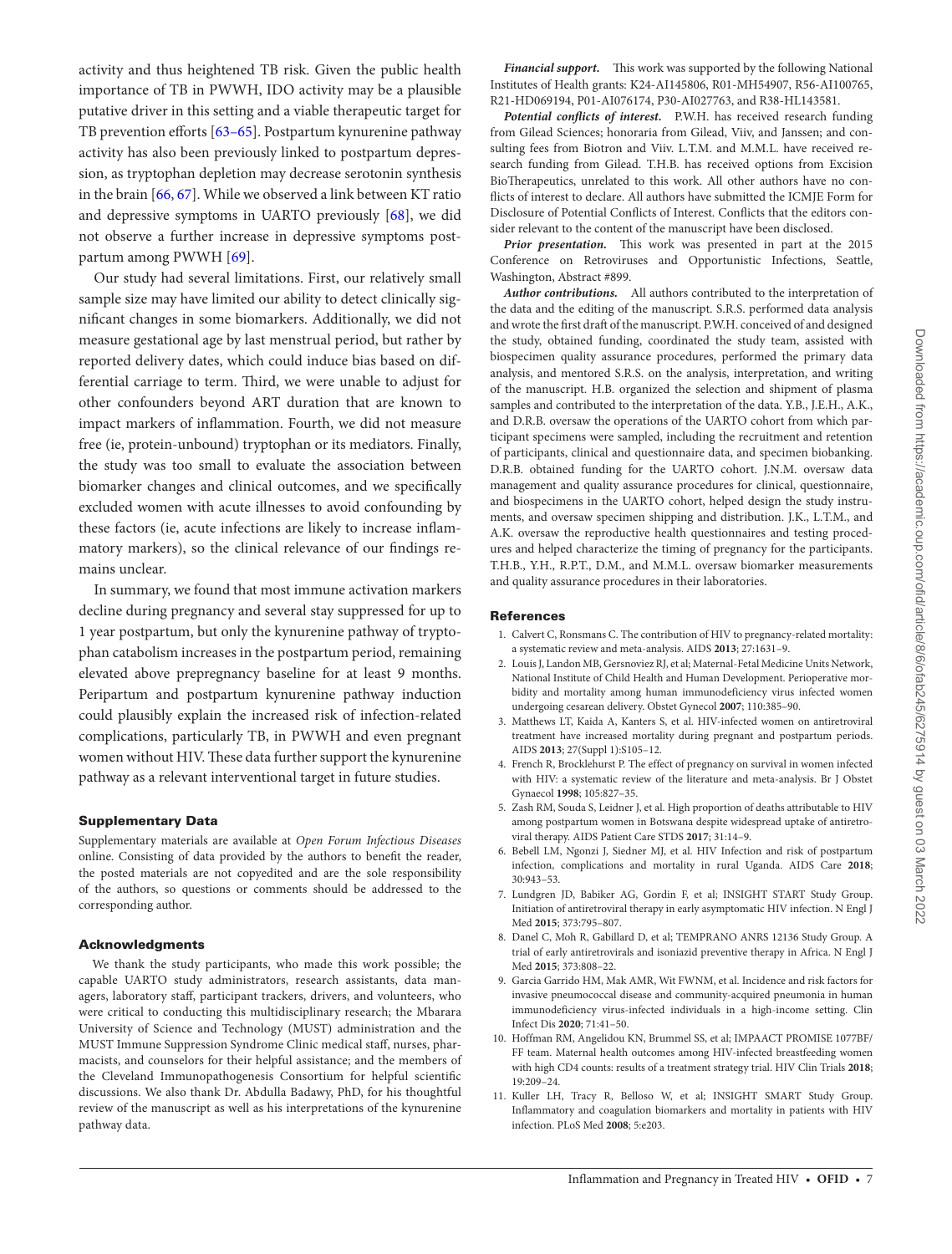- <span id="page-9-21"></span>12. Wada NI, Jacobson LP, Margolick JB, et al. The effect of HAART-induced HIV suppression on circulating markers of inflammation and immune activation. AIDS **2015**; 29:463–71.
- 13. Sunil M, Nigalye M, Somasunderam A, et al. Unchanged levels of soluble CD14 and IL-6 over time predict serious non-AIDS events in HIV-1-infected people. AIDS Res Hum Retroviruses **2016**; 32:1205–9.
- 14. Lyons JL, Uno H, Ancuta P, et al. Plasma sCD14 is a biomarker associated with impaired neurocognitive test performance in attention and learning domains in HIV infection. J Acquir Immune Defic Syndr **2011**; 57:371–9.
- <span id="page-9-18"></span>15. Sandler NG, Wand H, Roque A, et al; INSIGHT SMART Study Group. Plasma levels of soluble CD14 independently predict mortality in HIV infection. J Infect Dis **2011**; 203:780–90.
- 16. Kelesidis T, Kendall MA, Yang OO, et al. Biomarkers of microbial translocation and macrophage activation: association with progression of subclinical atherosclerosis in HIV-1 infection. J Infect Dis **2012**; 206:1558–67.
- <span id="page-9-29"></span>17. Boulware DR, Hullsiek KH, Puronen CE, et al; INSIGHT Study Group. Higher levels of CRP, D-dimer, IL-6, and hyaluronic acid before initiation of antiretroviral therapy (ART) are associated with increased risk of AIDS or death. J Infect Dis **2011**; 203:1637–46.
- <span id="page-9-15"></span>18. Hunt PW, Sinclair E, Rodriguez B, et al. Gut epithelial barrier dysfunction and innate immune activation predict mortality in treated HIV infection. J Infect Dis **2014**; 210:1228–38.
- 19. McKibben RA, Margolick JB, Grinspoon S, et al. Elevated levels of monocyte activation markers are associated with subclinical atherosclerosis in men with and those without HIV infection. J Infect Dis **2015**; 211:1219–28.
- <span id="page-9-10"></span>20. Lee S, Byakwaga H, Boum Y, et al. Immunologic pathways that predict mortality in HIV-infected Ugandans initiating antiretroviral therapy. J Infect Dis **2017**; 215:1270–4.
- <span id="page-9-0"></span>21. Angelidou K, Hunt PW, Landay AL, et al. Changes in inflammation but not in T-cell activation precede non-AIDS-defining events in a case-control study of patients on long-term antiretroviral therapy. J Infect Dis **2018**; 218:239–48.
- <span id="page-9-1"></span>22. Piccinni MP. T cell tolerance towards the fetal allograft. J Reprod Immunol **2010**; 85:71–5.
- 23. Poole JA, Claman HN. Immunology of pregnancy. Implications for the mother. Clin Rev Allergy Immunol **2004**; 26:161–70.
- 24. Wilsher ML, Hagan C, Prestidge R, et al. Human in vitro immune responses to *Mycobacterium tuberculosis*. Tuber Lung Dis **1999**; 79:371–7.
- <span id="page-9-2"></span>25. Gaunt G, Ramin K. Immunological tolerance of the human fetus. Am J Perinatol **2001**; 18:299–312.
- <span id="page-9-3"></span>26. Gupta A, Nayak U, Ram M, et al. Postpartum tuberculosis incidence and mortality among HIV-infected women and their infants in Pune, India, 2002–2005. Clin Infect Dis **2007**; 45: 241–9.
- <span id="page-9-4"></span>27. Jana N, Vasishta K, Saha SC, Ghosh K. Obstetrical outcomes among women with extrapulmonary tuberculosis. N Engl J Med **1999**; 341:645–9.
- <span id="page-9-5"></span>28. Zenner D, Kruijshaar ME, Andrews N, Abubakar I. Risk of tuberculosis in pregnancy: a national, primary care-based cohort and self-controlled case series study. Am J Respir Crit Care Med **2012**; 185:779–84.
- <span id="page-9-6"></span>29. Jonsson J, Kuhlmann-Berenzon S, Berggren I, Bruchfeld J. Increased risk of active tuberculosis during pregnancy and postpartum: a register-based cohort study in Sweden. Eur Respir J **2020**; 55:1901886.
- <span id="page-9-7"></span>30. Singh N, Perfect JR. Immune reconstitution syndrome and exacerbation of infections after pregnancy. Clin Infect Dis **2007**; 45:1192–9.
- <span id="page-9-8"></span>31. Russell ES, Mohammed T, Smeaton L, et al. Immune activation markers in peripartum women in Botswana: association with feeding strategy and maternal morbidity. PLoS One **2014**; 9:e89928.
- <span id="page-9-9"></span>32. Hoffman RM, Leister E, Kacanek D, et al. Biomarkers from late pregnancy to 6 weeks postpartum in HIV-infected women who continue versus discontinue antiretroviral therapy after delivery. J Acquir Immune Defic Syndr **2013**; 63:593–601.
- <span id="page-9-11"></span>33. Favre D, Mold J, Hunt PW, et al. Tryptophan catabolism by indoleamine 2,3-dioxygenase 1 alters the balance of TH17 to regulatory T cells in HIV disease. Sci Transl Med **2010**; 2:32ra6.
- 34. Munn DH, Zhou M, Attwood JT, et al. Prevention of allogeneic fetal rejection by tryptophan catabolism. Science **1998**; 281:1191–3.
- <span id="page-9-40"></span>35. Gautam US, Foreman TW, Bucsan AN, et al. In vivo inhibition of tryptophan catabolism reorganizes the tuberculoma and augments immune-mediated control of *Mycobacterium tuberculosis*. Proc Natl Acad Sci U S A **2018**; 115:E62–71.
- <span id="page-9-14"></span>36. Byakwaga H, Boum Y 2nd, Huang Y, et al. The kynurenine pathway of tryptophan catabolism, CD4+ T-cell recovery, and mortality among HIV-infected Ugandans initiating antiretroviral therapy. J Infect Dis **2014**; 210:383–91.
- <span id="page-9-41"></span>37. Adu-Gyamfi CG, Snyman T, Hoffmann CJ, et al. Plasma indoleamine 2, 3-dioxygenase, a biomarker for tuberculosis in human immunodeficiency virusinfected patients. Clin Infect Dis **2017**; 65:1356–8.
- <span id="page-9-12"></span>38. Collins JM, Siddiqa A, Jones DP, et al. Tryptophan catabolism reflects disease activity in human tuberculosis. JCI Insight **2020**; 5:e137131.
- <span id="page-9-13"></span>39. Schröcksnadel K, Widner B, Bergant A, et al. Longitudinal study of tryptophan degradation during and after pregnancy. Life Sci **2003**; 72:785–93.
- <span id="page-9-16"></span>40. Tenorio AR, Zheng Y, Bosch RJ, et al. Soluble markers of inflammation and coagulation but not T-cell activation predict non-AIDS-defining morbid events during suppressive antiretroviral treatment. J Infect Dis **2014**; 210:1248–59.
- <span id="page-9-27"></span>41. Schnittman SR, Deitchman AN, Beck-Engeser G, et al. Beck-Engeser G, et al. Abnormal Levels of Some Biomarkers of Immune Activation Despite Very Early Treatment of Human Immunodeficiency Virus. J Infect Dis. **2021**; 223:1621–30.
- <span id="page-9-17"></span>42. Hellmuth J, Slike BM, Sacdalan C, et al. Very early initiation of antiretroviral therapy during acute HIV infection is associated with normalized levels of immune activation markers in cerebrospinal fluid but not in plasma. J Infect Dis **2019**; 220:1885–91.
- <span id="page-9-19"></span>43. Knudsen TB, Ertner G, Petersen J, et al. Plasma soluble CD163 level independently predicts all-cause mortality in HIV-1-infected individuals. J Infect Dis **2016**; 214:1198–204.
- 44. Kirkegaard-Klitbo DM, Mejer N, Knudsen TB, et al. Soluble CD163 predicts incident chronic lung, kidney and liver disease in HIV infection. AIDS **2017**; 31:981–8.
- <span id="page-9-20"></span>45. Burdo TH, Lo J, Abbara S, et al. Soluble CD163, a novel marker of activated macrophages, is elevated and associated with noncalcified coronary plaque in HIV-infected patients. J Infect Dis **2011**; 204:1227–36.
- <span id="page-9-22"></span>46. Vricella LK. Emerging understanding and measurement of plasma volume expansion in pregnancy. Am J Clin Nutr **2017**; 106:1620–5S.
- <span id="page-9-23"></span>47. Kawaguchi S, Yamada T, Takeda M, et al. Changes in d-dimer levels in pregnant women according to gestational week. Pregnancy Hypertens **2013**; 3:172–7.
- <span id="page-9-24"></span>48. Murphy N, Broadhurst DI, Khashan AS, et al. Gestation-specific D-dimer reference ranges: a cross-sectional study. BJOG **2015**; 122:395–400.
- <span id="page-9-25"></span>49. Denney JM, Nelson EL, Wadhwa PD, et al. Longitudinal modulation of immune system cytokine profile during pregnancy. Cytokine **2011**; 53:170–7.
- <span id="page-9-26"></span>50. Denney JM, Nelson E, Wadhwa P, et al. Cytokine profiling: variation in immune modulation with preterm birth vs. uncomplicated term birth identifies pivotal signals in pathogenesis of preterm birth. J Perinat Med **2021**; 49:299–309.
- <span id="page-9-28"></span>51. Costagliola D, Potard V, Lang S, et al. Is the risk of myocardial infarction in people with human immunodeficiency virus (HIV) associated with atazanavir or darunavir? A nested case-control study within the French hospital database on HIV. J Infect Dis **2020**; 221:516–22.
- <span id="page-9-30"></span>52. Dunkley E, Ashaba S, Burns B, et al. "I beg you…breastfeed the baby, things changed": infant feeding experiences among Ugandan mothers living with HIV in the context of evolving guidelines to prevent postnatal transmission. BMC Public Health **2018**; 18:188.
- <span id="page-9-31"></span>53. Lanktree E, Ssebuko A, Alibhai A, et al. Breastfeeding practices of HIV-positive and HIV-negative women in Kabarole district, Uganda. Matern Child Nutr **2011**; 7:378–88.
- <span id="page-9-32"></span>54. Pallotta MT, Orabona C, Volpi C, et al. Indoleamine 2,3-dioxygenase is a signaling protein in long-term tolerance by dendritic cells. Nat Immunol **2011**; 12:870–8.
- <span id="page-9-33"></span>55. Baban B, Chandler PR, Sharma MD, et al. IDO activates regulatory T cells and blocks their conversion into Th17-like T cells. J Immunol **2009**; 183:2475–83.
- <span id="page-9-34"></span>56. Badawy AA. Tryptophan metabolism, disposition and utilization in pregnancy. Biosci Rep **2015**; 35:e00261.
- <span id="page-9-35"></span>57. Badawy AA. Kynurenine pathway of tryptophan metabolism: regulatory and functional aspects. Int J Tryptophan Res **2017**; 10:1178646917691938.
- <span id="page-9-37"></span>58. Badawy AA. Effects of pregnancy on tryptophan metabolism and disposition in the rat. Biochem J **1988**; 255:369–72.
- 59. Edwards SM, Cunningham SA, Dunlop AL, Corwin EJ. The maternal gut microbiome during pregnancy. MCN Am J Matern Child Nurs **2017**; 42:310–7.
- <span id="page-9-36"></span>60. Yang M, Huang G, Qian H, et al. Progesterone decreased indoleamine 2,3-dioxygenase 1(IDO1) expression in early pregnancy chorionic villi and decidua. Autoimmunity. **2021**; 54:156–62.
- <span id="page-9-38"></span>61. Badawy AA, Guillemin G. The plasma [kynurenine]/[tryptophan] ratio and indoleamine 2,3-dioxygenase: time for appraisal. Int J Tryptophan Res **2019**; 12:1178646919868978.
- <span id="page-9-39"></span>62. Montes A, Walden CE, Knopp RH, et al. Physiologic and supraphysiologic increases in lipoprotein lipids and apoproteins in late pregnancy and postpartum. Possible markers for the diagnosis of "prelipemia." Arteriosclerosis **1984**; 4:407–17.
- <span id="page-9-42"></span>63. Gupta A, Montepiedra G, Aaron L, et al; IMPAACT P1078 TB APPRISE Study Team. Isoniazid preventive therapy in HIV-infected pregnant and postpartum women. N Engl J Med **2019**; 381:1333–46.
- 64. Salazar-Austin N, Cohn S, Lala S, et al. Isoniazid preventive therapy and pregnancy outcomes in women living with human immunodeficiency virus in the Tshepiso cohort. Clin Infect Dis **2020**; 71:1419–26.
- <span id="page-9-43"></span>65. Kalk E, Heekes A, Mehta U, et al. Safety and effectiveness of isoniazid preventive therapy in pregnant women living with human immunodeficiency virus on antiretroviral therapy: an observational study using linked population data. Clin Infect Dis **2020**; 71:e351–8.